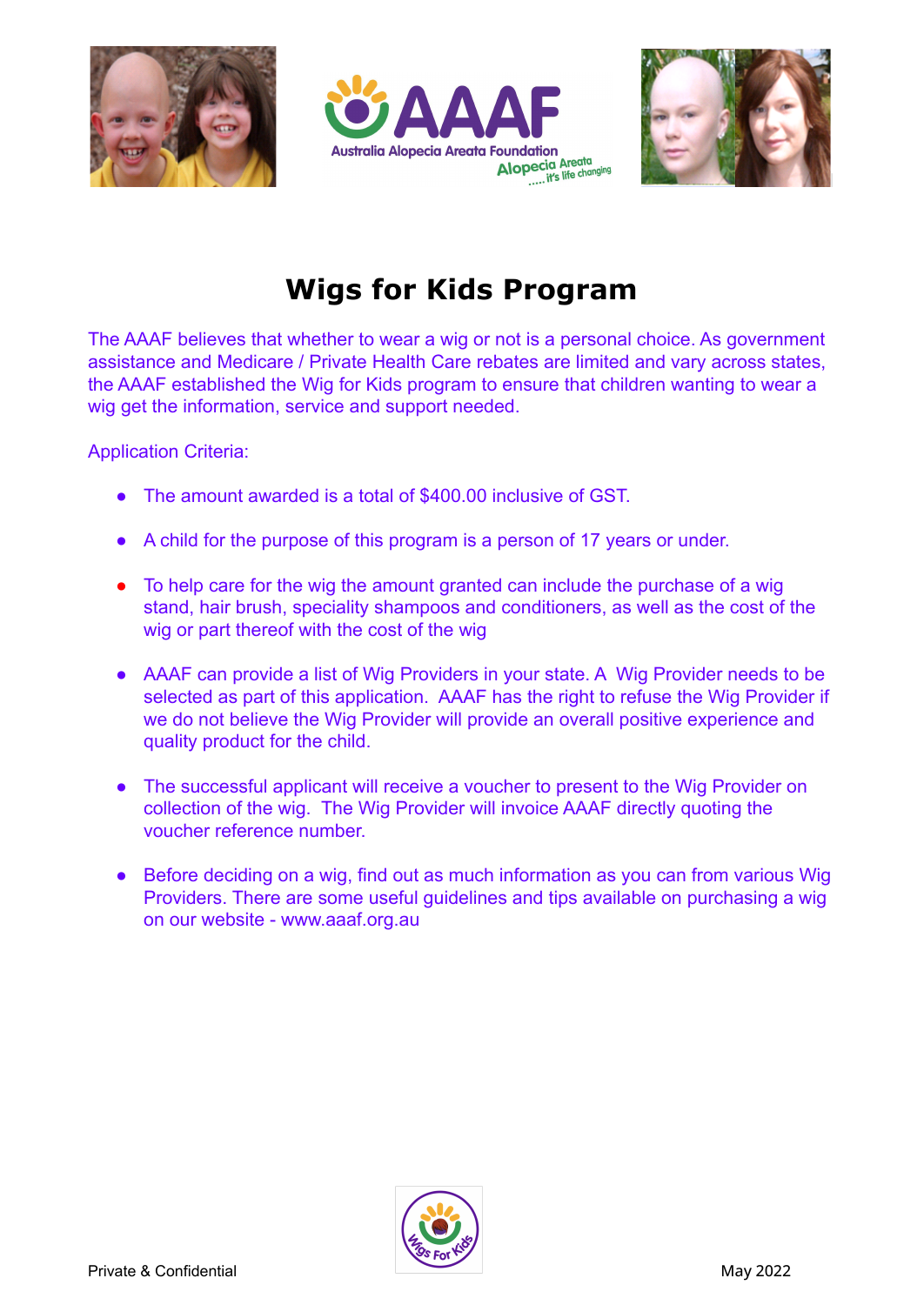





# **Wigs for Kids Application**

| <b>Applicants Details:</b>                        |        |                        |        |
|---------------------------------------------------|--------|------------------------|--------|
| Last Name:                                        |        | First Name:            |        |
| Male                                              | Female | Date of Birth:         |        |
| <b>Residential Address</b>                        |        | Suburb/Town:           |        |
|                                                   |        | Postcode               | State: |
| Postal Address:                                   |        | <b>Home Telephone:</b> |        |
|                                                   |        | Work/Mobile:           |        |
| <b>Email address:</b>                             |        |                        |        |
| <b>Guardian/Next of Kin/Contact Person (18+):</b> |        |                        |        |
| Last Name:                                        |        | First Name:            |        |
| <b>Relationship to Applicant:</b>                 |        |                        |        |
| <b>Residential Address</b>                        |        | Suburb/Town:           |        |
|                                                   |        | Postcode               | State: |
| Telephone:                                        |        | <b>Mobile/Work:</b>    |        |
| <b>Email address:</b>                             |        |                        |        |

| Please answer all questions: |                                                          |    |
|------------------------------|----------------------------------------------------------|----|
| $\mathbf 1$                  | What form of Alopecia do you currently have?             | AA |
|                              | Alopecia Areata; (AA)                                    |    |
|                              | Alopecia Totalis; (AT)                                   | AT |
|                              | Alopecia Universalis. (AU)                               | AU |
| $\overline{\mathbf{2}}$      | What year were you first diagnosed?                      |    |
| 3                            | Is this your first wig?                                  |    |
| 4                            | Reason for wig purchase? i.e. new wig, replacement wig   |    |
|                              | Details of wig:                                          |    |
| 5                            | Please provide name and contact details of Wig Provider: |    |

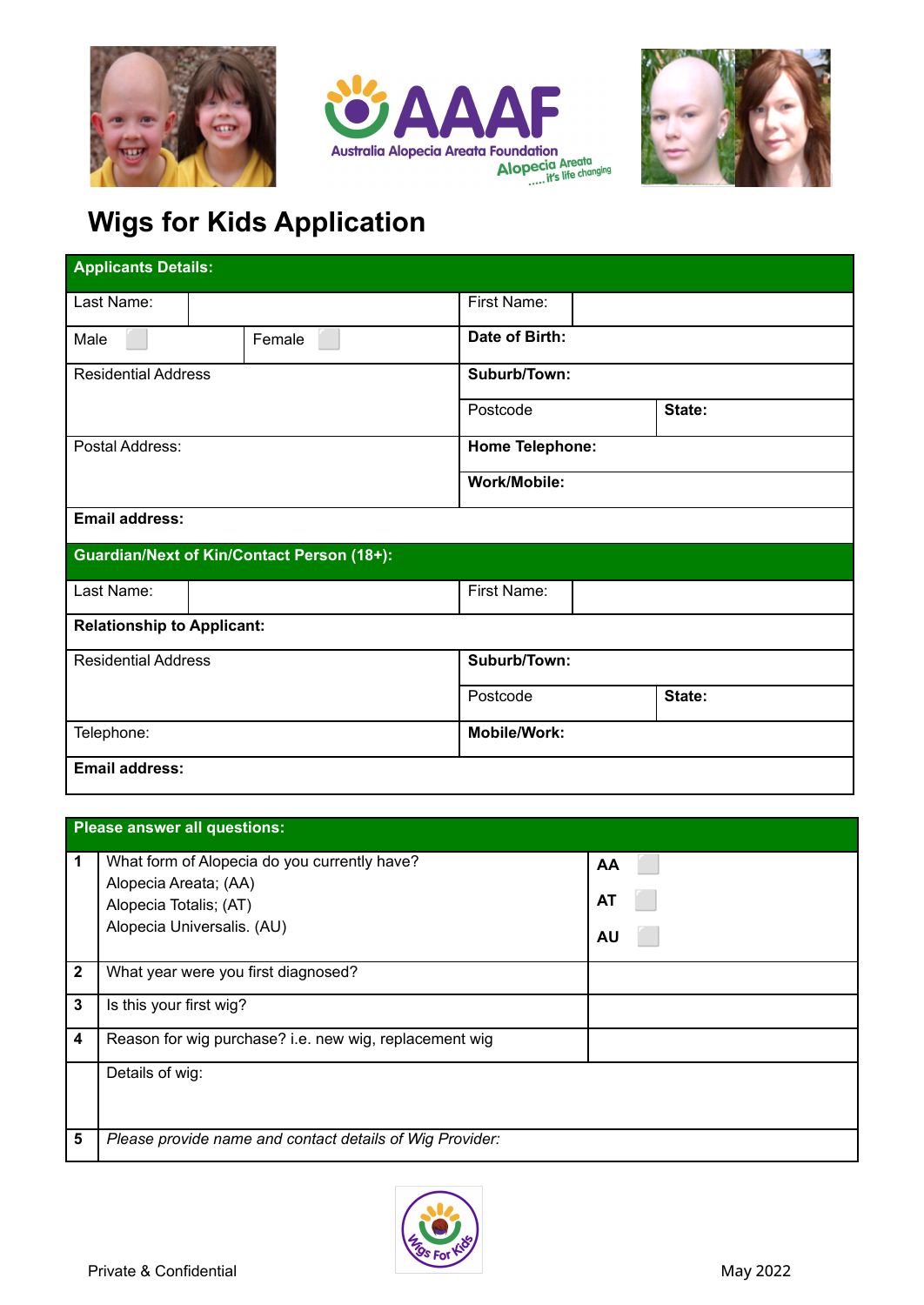





| Wig Provider Name: | Email:        |
|--------------------|---------------|
| Address:           | Phone number: |
|                    |               |

| 6                       | Amount requested:                                                                                                                                | \$                |  |
|-------------------------|--------------------------------------------------------------------------------------------------------------------------------------------------|-------------------|--|
| $\overline{\mathbf{7}}$ | Are you in receipt of a Pension / Allowance / Health Care card?                                                                                  | Yes<br><b>No</b>  |  |
| 8                       | We would appreciate a testimonial that can be used to report back the success of this<br>program?                                                |                   |  |
|                         | a. Will you provide a photo wearing the new wig?                                                                                                 | No<br>Yes         |  |
|                         | b. Will you provide a 50 word statement that can be posted<br>onto our web site?                                                                 | <b>No</b><br>Yes  |  |
|                         | c. Would you like your name used in the testimonial?                                                                                             | Yes<br>No         |  |
|                         | Did the Wig Provider provide a list of things NOT to do with<br>d.<br>your wig?                                                                  | Yes<br>No         |  |
|                         | e. Did the Wig Provider offer follow up appointments to cut<br>/style or wash your wig?                                                          | Yes<br>No         |  |
|                         | Please rate your overall experience?<br>f.                                                                                                       | Poor              |  |
|                         |                                                                                                                                                  | Good<br>Excellent |  |
| 9                       | Please provide any further information that you think is relevant to assist us in providing<br>assistance to you or to support this application. |                   |  |

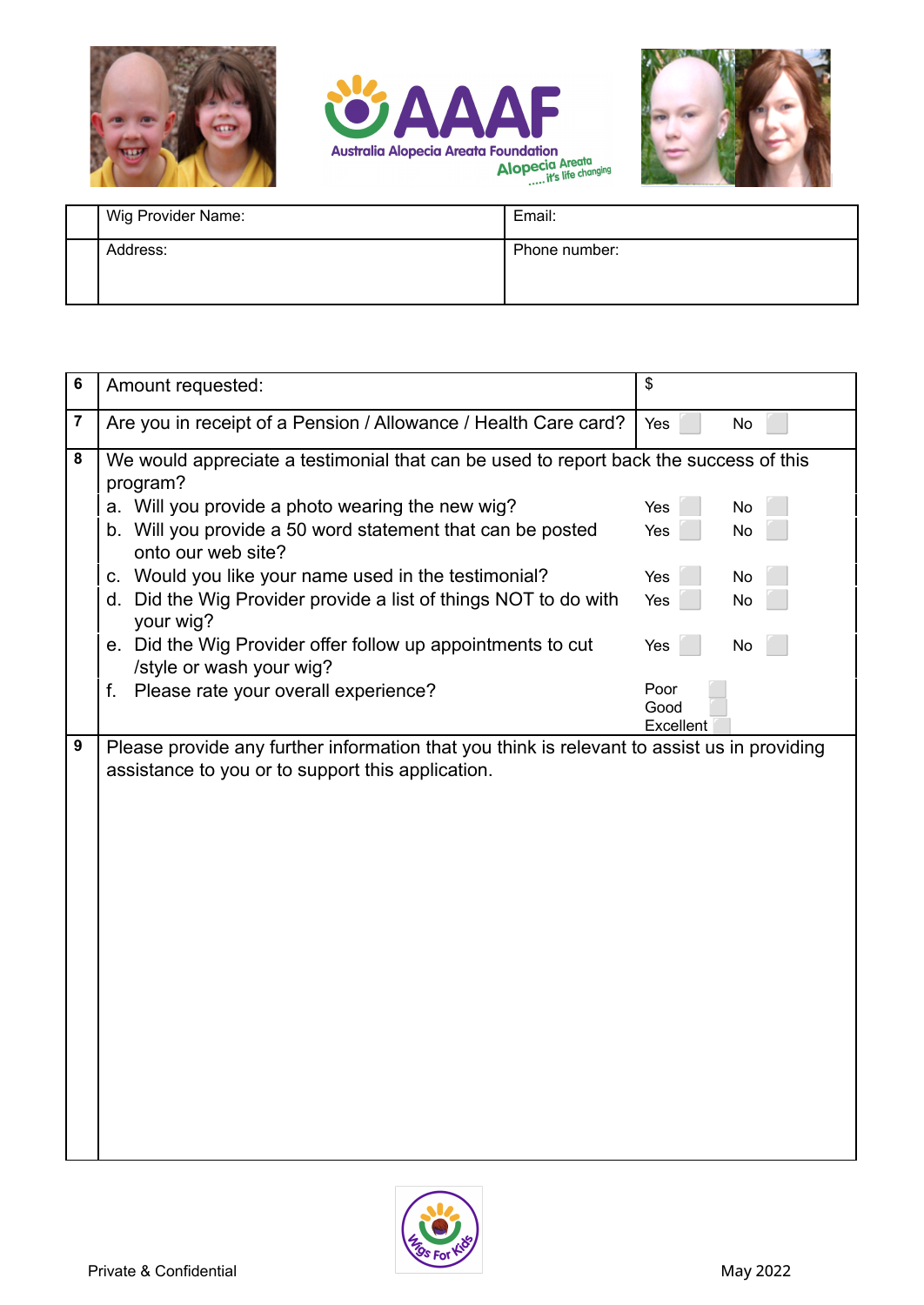





## **APPLICANT DECLARATION**

### **I confirm that my signature below represents:**

- My agreement to enquiries being made by the Australia Alopecia Areata Foundation to other individuals and organisations, for the purpose of obtaining information about eligibility and assessment for the requested funding.
- My understanding that all the information I have supplied on this application is true and correct to the best of my knowledge.
- My understanding that this application is not a formal approval or guarantee of acceptance into this program.
- My understanding that the decision of the Australia Alopecia Areata Foundation committee is final and not subject to any appeal.
- My understanding that I can claim only once.
- By signing this declaration my details will be registered on the AAAF register and will not be provided to external parties.

| <b>Parent/Guardian Signature</b> | <b>Date</b> |  |
|----------------------------------|-------------|--|
| <b>Client Signature</b>          | <b>Date</b> |  |

### **PRIVACY STATEMENT**

Information that you have provided will only be used to provide services that you request and will not be used for any other purposes without your express consent. You have the right to request access to your information and to have it corrected where it is inaccurate, out of date, incomplete or misleading.

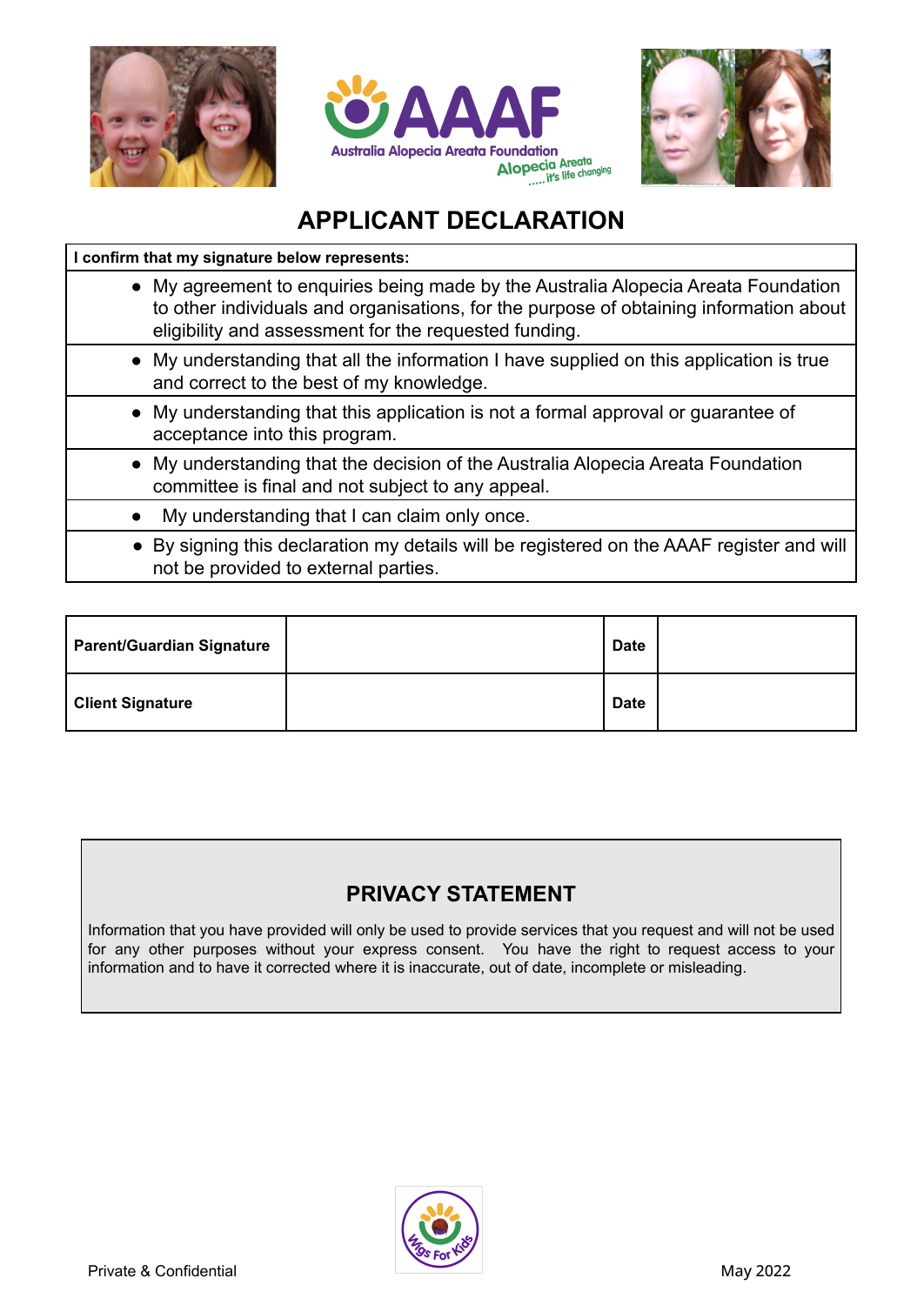





## **Confirmation of Alopecia Areata**

**Please attach a confirmation letter from your GP or have the following form completed.**

**Please note Doctor's contact details must be completed (or Stamped)**

I \_\_\_\_\_\_\_\_\_\_\_\_\_\_\_\_\_\_\_\_\_\_\_\_\_\_\_\_\_\_\_\_\_\_\_\_ confirm that \_\_\_\_\_\_\_\_\_\_\_\_\_\_\_\_\_\_\_\_\_\_\_\_\_\_\_\_\_\_\_\_\_\_\_\_\_\_\_

(Name of Signatory) (Name of applicant)

has a diagnosis of \_\_\_\_\_\_\_\_\_\_\_\_\_\_\_\_\_\_\_\_\_\_\_\_\_\_\_\_\_\_\_\_\_\_\_\_\_\_\_\_\_\_\_\_\_\_\_\_which is permanent in nature.

(diagnosis)

### **NAME and SIGNATURE (Complete ONE only)**

| 1. | <b>INITIAL confirmation of any form of Alopecia Areata</b> |
|----|------------------------------------------------------------|
|    | Signature of Doctor:                                       |
|    |                                                            |
|    | Date:                                                      |
|    | Business Name & Address: (please ensure this is completed) |

| 2. | <b>ONGOING confirmation of any form of Alopecia Areata</b> |  |
|----|------------------------------------------------------------|--|
|    | Signature of Assessor:                                     |  |
|    |                                                            |  |
|    | Date:                                                      |  |
|    | Address:                                                   |  |

### **Please return the completed form to:**

AAAF PO Box 5029 Frankston South Vic 3199 **Canadian Contract Contract Contract Contract Contract Contract Contract Contract Contract Contract Contract Contract Contract Contract Contract Contract Contract Contract Contract Contract Contrac** [info@aaaf.org.au](mailto:info@aaaf.org.au)

#### **FOR OFFICE USE ONLY**

| DATE RECEIVED: // |  |
|-------------------|--|
|                   |  |